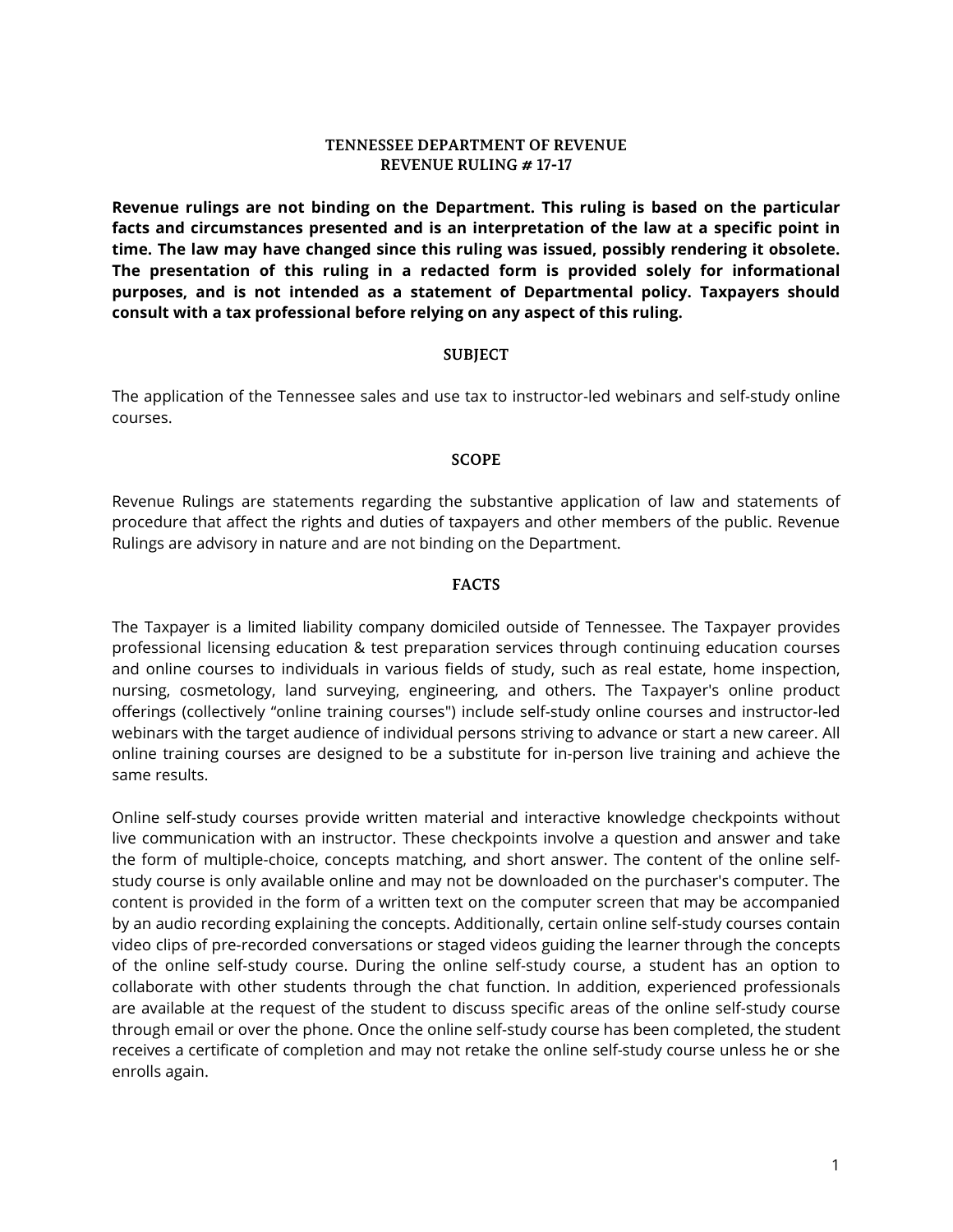The webinars are typically conducted in real time with students connecting remotely to the virtual classroom where a live instructor is presenting the material to the audience through the Taxpayer's platform. There is a direct interaction and information exchange between students and the instructor, the attendance is recorded, and a completion certificate is issued at the end of the course.

To take any online training course, a prospective student has to create an account on the Taxpayer's server, sign up for the chosen course, and pay a specific fee based on the type of course.

## **RULINGS**

1. Are the Taxpayer's self-study online training courses subject to the Tennessee sales and use tax?

Ruling: Yes, the Taxpayer's self-study online training courses are subject to Tennessee sales and use tax because the student is paying for the use of computer software.

2. Are the Taxpayer's live instructor-led webinars subject to Tennessee sales and use tax?

Ruling: No, the Taxpayer's live instructor-led webinars are not subject to Tennessee sales and use tax because the student is paying to participate in a live class.

## **ANALYSIS**

## **Legal Background**

Under the Retailers' Sales Tax Act, $1$  the retail sale in Tennessee of tangible personal property and specifically enumerated services is subject to the sales tax, unless an exemption applies. "Retail sale" is defined as "any sale, lease, or rental for any purpose other than for resale, sublease, or subrent." $^2$  $^2$ 

TENN. CODE ANN. § 67-6-102(78)(A) (Supp. 2016) defines "sale" in pertinent part to mean "any transfer of title or possession, or both, exchange, barter, lease or rental, conditional or otherwise, in any manner or by any means whatsoever of tangible personal property for a consideration." Tangible personal property includes "prewritten computer software," which is defined in TENN. CODE ANN. § 67- 6-102(68) in pertinent part as "computer software, including prewritten upgrades, that is not designed and developed by the author or other creator to the specifications of a specific purchaser."[3](#page-1-2)

 $\overline{a}$ 

<span id="page-1-2"></span><sup>3</sup> Tangible personal property" includes "property that can be seen, weighed, measured, felt, or touched, or that is in any other manner perceptible to the senses." TENN. CODE ANN. § 67-6-102(89)(A).

<span id="page-1-0"></span><sup>1</sup> Tennessee Retailers' Sales Tax Act, ch. 3, §§ 1-18, 1947 Tenn. Pub. Acts Ch. 22, 22-54 (codified as amended at TENN. CODE ANN. §§ 67-6-101 to -907 (2013)).

<span id="page-1-1"></span><sup>2</sup> TENN. CODE ANN. § 67-6-102(76) (Supp. 2016).

With regard to prewritten computer software, TENN. CODE ANN. § 67-6-102(68) provides that "[p]rewritten computer software' or a prewritten portion of the computer software that is modified or enhanced to any degree, where the modification or enhancement is designed and developed to the specifications of a specific purchaser, remains prewritten computer software." Note, however, that "where there is a reasonable, separately stated charge or an invoice or other statement of the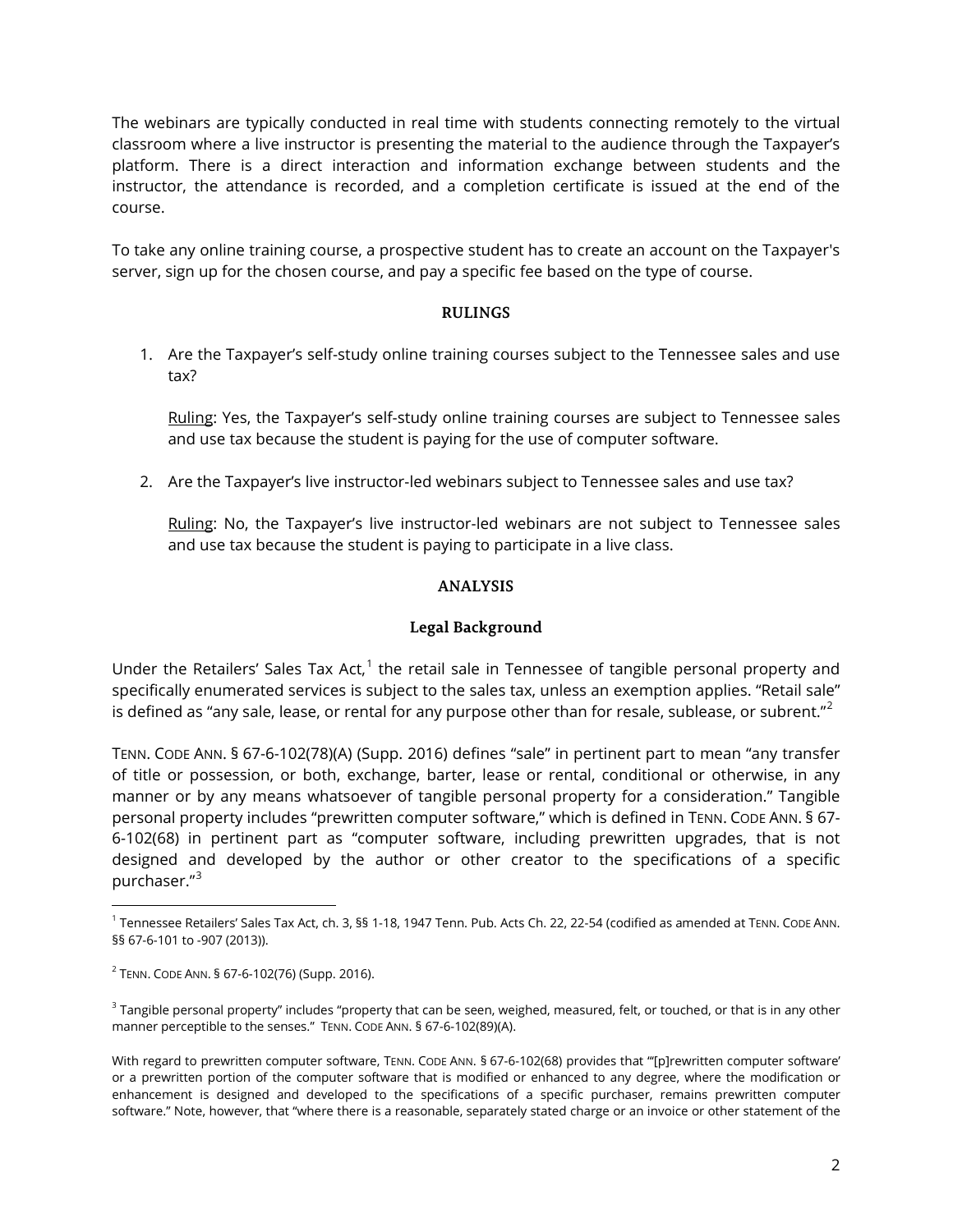In addition to the transfer of tangible personal property, the term "sale" also includes "the furnishing of any of the things or services" taxable under the Retailers' Sales Tax Act.<sup>[4](#page-2-0)</sup> One of the "things" specifically taxable is:

[t]he retail sale, lease, licensing or use of computer software in this state, including prewritten and custom computer software . . . regardless of whether the software is delivered electronically, delivered by use of tangible storage media, loaded or programmed into a computer, created on the premises of the consumer or otherwise provided.<sup>[5](#page-2-1)</sup>

"Computer software" is "a set of coded instructions designed to cause a computer . . . to perform a task."[6](#page-2-2) Computer software is "delivered electronically" if delivered "by means other than tangible storage media."<sup>[7](#page-2-3)</sup>

In 2015, the Tennessee General Assembly adopted into law 2015 Tenn. Pub. Acts Ch. 514, § 22 (effective July 1, 2015). This law effectively treats all purchases of computer software in this state equally, regardless of how the software is provided to and used by a purchaser in this state. It amends TENN. CODE ANN. § 67-6-231(a) to include subdivision (2), which states in pertinent part that

[f]or purposes of subdivision (a)(1), "use of computer software" includes the access and use of software that remains in the possession of the dealer who provides the software or in the possession of a third party on behalf of such dealer. If the customer accesses the software from a location in this state as indicated by the residential street address or the primary business address of the customer, such access shall be deemed equivalent to the sale of licensing of the software and electronic delivery of the software for use in the state. $8$ 

As a result, effective for all billing periods beginning on or after July 1, 2015, the access and use of computer software in this state is subject to sales and use tax regardless of a customer's chosen method of use.

price given to the purchaser for the modification or enhancement, the modification or enhancement shall not constitute prewritten computer software." TENN. CODE ANN. § 67-6-102(68),

<span id="page-2-0"></span> $4$  TENN. CODE ANN. § 67-6-102(78)(C).

 $\overline{a}$ 

<span id="page-2-1"></span> $5$  TENN. CODE ANN. § 67-6-231(a)(1) (Supp. 2015). The term "sale" specifically includes the transfer of computer software, including the creation of computer software on the premises of the consumer and any programming, transferring, or loading of computer software onto a computer. TENN. CODE ANN. § 67-6-102(78)(K).

<span id="page-2-2"></span><sup>6</sup> TENN. CODE ANN. § 67-6-102(18).

<span id="page-2-3"></span><sup>7</sup> TENN. CODE ANN. § 67-6-102(24).

<span id="page-2-4"></span><sup>8</sup> 2015 Tenn. Pub. Acts Ch. 514, § 22 (codified at TENN. CODE ANN. § 67-6-231(a)(2) (Supp. 2016)).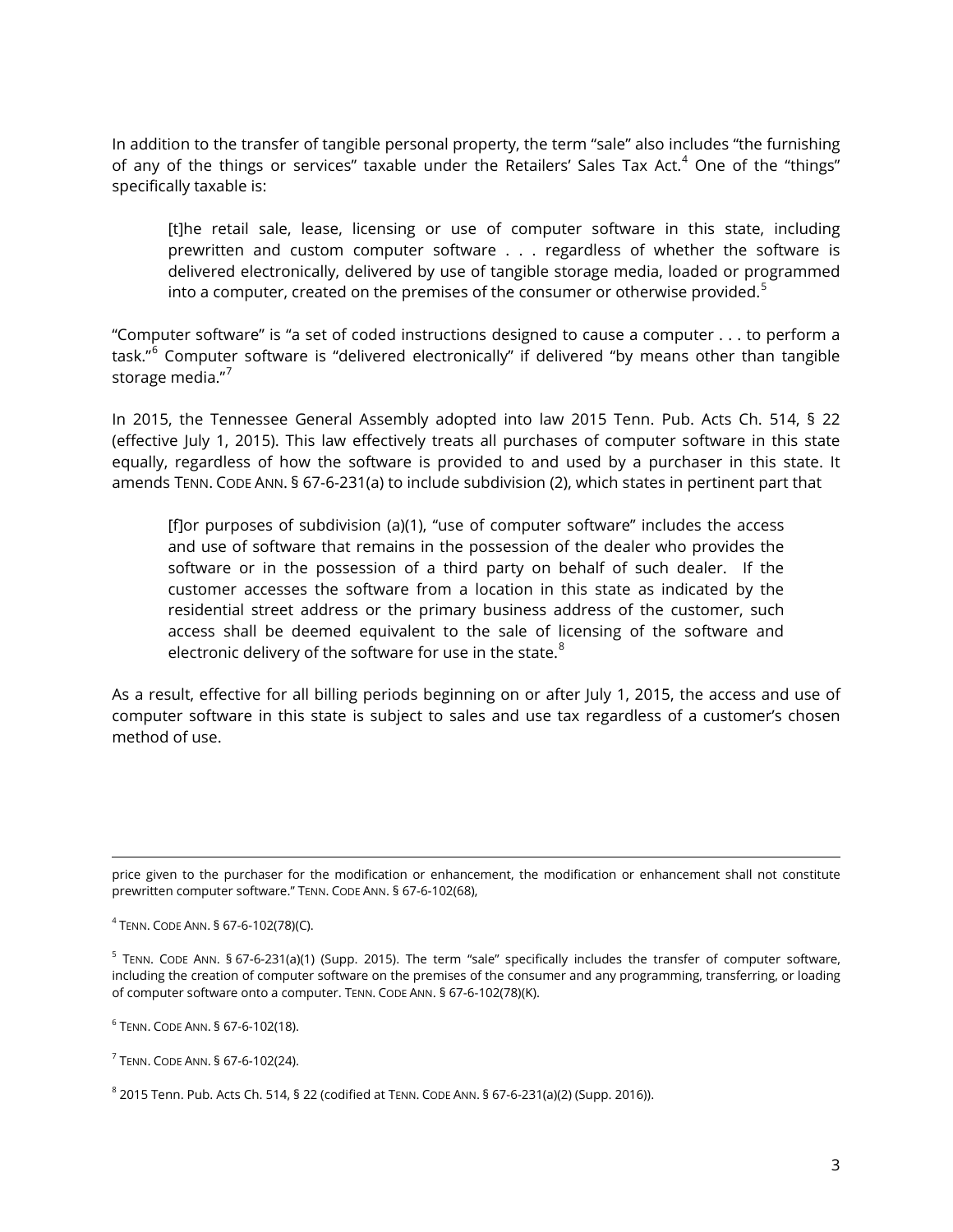The sales tax also applies to retail sales of services specifically enumerated in the Retailers' Sales Tax Act. $9$  However, the application of the sales tax to retail sales of services in Tennessee remains unaffected by the enactment of 2015 Tenn. Pub. Acts Ch. 514, § 22. The sales tax remains applicable only to those services specifically enumerated in the Retailers' Sales Tax Act.<sup>[10](#page-3-1)</sup> As reassurance of this fact, the General Assembly included language in Section 22 stating that nothing in the new subdivision (a)(2) of TENN. CODE ANN. § 67-6-231

shall be construed to impose a tax on any services that are not currently subject to tax under this chapter, such as, but not limited to, information or data processing services, including the capability of the customer to analyze such information or data provided by the dealer; payment or transaction processing services; payroll processing services; billing and collection services; Internet access; the storage of data, digital codes, or computer software; or the service of converting, managing, and distributing digital products. $11$ 

Therefore, while the new TENN. CODE ANN. § 67-6-231(a)(2) modernizes taxation of computer software in this state, it has no effect on the taxation of services.

Additionally, whenever two or more items are sold for a single sales price and at least one of the items is subject to sales tax, the entire sales price is subject to sales tax as a bundled transaction. $^{12}$  $^{12}$  $^{12}$ When a transaction involves taxable and nontaxable components and the transaction's true object or a "crucial,"[13](#page-3-4) "essential,"[14](#page-3-5) "necessary,"[15](#page-3-6) "consequential,"[16](#page-3-7) or "integral"[17](#page-3-8) element of the

<span id="page-3-2"></span><sup>11</sup> 2015 Tenn. Pub. Acts Ch. 514, § 22 (codified at TENN. CODE ANN. § 67-6-231(a)(2) (Supp. 2016)).

<span id="page-3-3"></span><sup>12</sup> *See generally* Tenn. Dept. of Rev. Ltr. Rul. 14-10 (Oct. 14, 2014) [hereinafter "Ltr. Rul. 14-10"] (discussing Tennessee law regarding bundling and the "true object" test), *available at* http://www.tennessee.gov/assets/entities/revenue/attachments/14- 10.pdf.

 $\overline{a}$ 

<span id="page-3-0"></span><sup>&</sup>lt;sup>9</sup> The Retailers' Sales Tax Act imposes the sales tax only on services specifically enumerated in the Act. See, e.g., TENN. CODE ANN. § 67-6-205 (2013); *Covington Pike Toyota, Inc. v. Cardwell*, 829 S.W.2d 132, 135 (Tenn. 1992); *Ryder Truck Rental, Inc. v. Huddleston*, No. 91-3382-III, 1994 WL 420911, at \*3 (Tenn. Ct. App. Aug. 12, 1994) (sales tax does not apply to all services; rather, it only applies to retail sales of services specifically enumerated by the statute).

<span id="page-3-1"></span><sup>&</sup>lt;sup>10</sup> The Retailers' Sales Tax Act imposes the sales tax only on services specifically enumerated in the Act. See, e.g., TENN. CODE ANN. § 67-6-205; *Covington Pike Toyota, Inc. v. Cardwell*, 829 S.W.2d 132, 135 (Tenn. 1992); *Ryder Truck Rental, Inc. v. Huddleston*, No. 91-3382-III, 1994 WL 420911, at \*3 (Tenn. Ct. App. Aug. 12, 1994) (sales tax does not apply to all services; rather, it only applies to retail sales of services specifically enumerated by the statute).

<span id="page-3-4"></span><sup>13</sup> *See, e.g.*, *Thomas Nelson, Inc. v. Olsen*, 723 S.W.2d 621, 624 (Tenn. 1987) (holding that a transaction involving the sale of nontaxable intangible advertising concepts was nevertheless subject to sales tax on the entire amount of the transaction because advertising models, which were tangible personal property, were an "essential," "crucial," and "necessary" element of the transaction).

<span id="page-3-8"></span><span id="page-3-7"></span><span id="page-3-5"></span><sup>14</sup> *Id*.; *see also AT&T Corp. v. Johnson*, No. M2000-01407-COA-R3-CV, 2002 WL 31247083, at \*8 (Tenn. Ct. App. Oct. 8, 2002) (holding that a transaction involving the sale of engineering services along with separately itemized tangible telecommunications systems was subject to sales tax on the entire amount of the contract because "equipment, engineering, and installation combine in this instance to produce BellSouth's desired result: a functioning item of tangible personal property assembled on the customer's premises," and further describing the engineering services as "essential" and "'integral'" to the sale of tangible personal property).

<span id="page-3-6"></span><sup>15</sup> *See supra* note 18.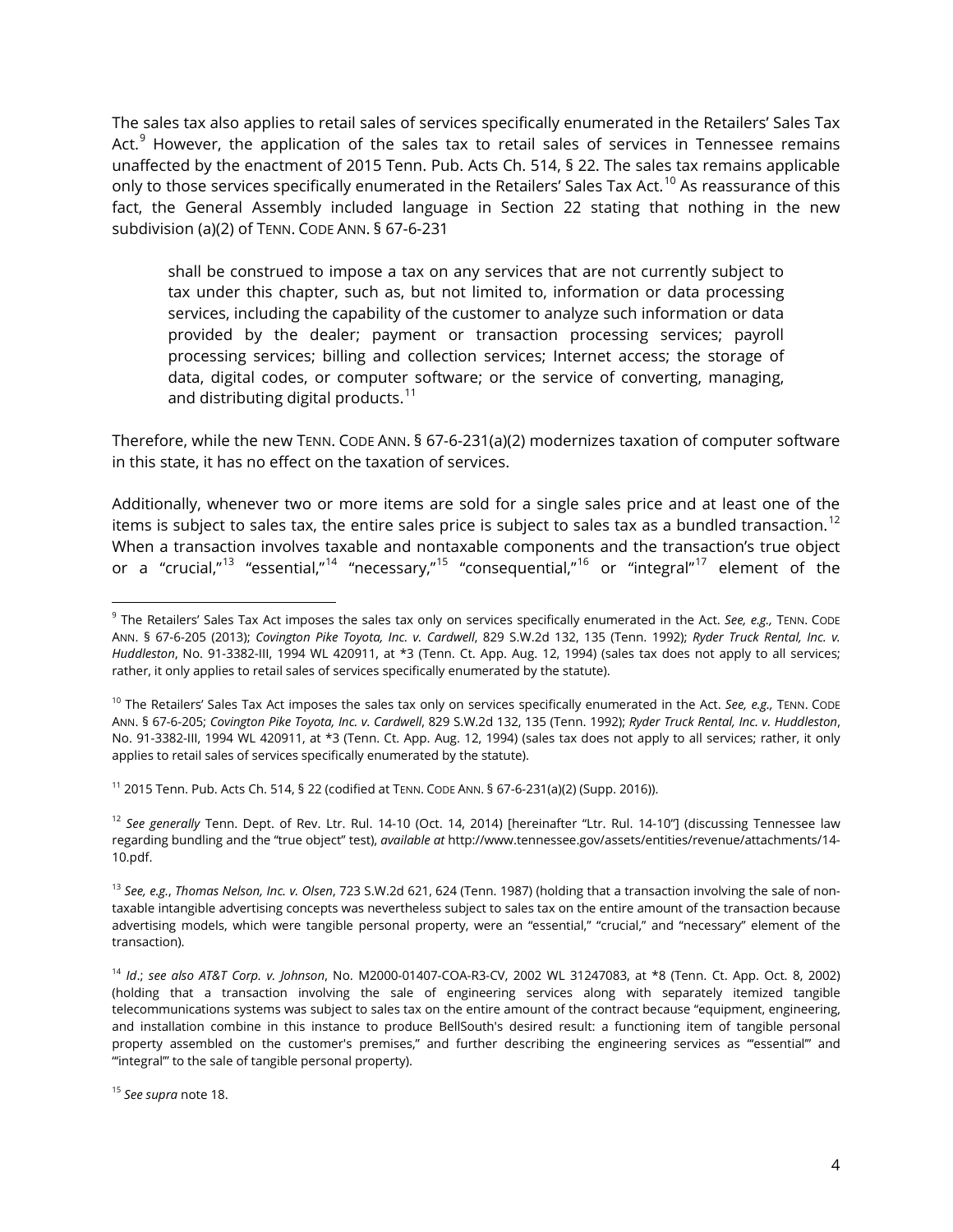transaction is subject tax, the entire transaction is subject to sales tax.<sup>[18](#page-4-0)</sup> Only if the true object of the transaction is not independently subject to sales tax and the items that would be subject to sales tax are "merely incidental" to the true object of the transaction will the transaction not be subject to sales tax.<sup>[19](#page-4-1)</sup>

# **Application**

## I. Self-study Online Courses

The Taxpayer's self-study online training courses are remotely accessed software and subject to Tennessee sales and use tax under TENN. CODE ANN. § 67-6-231(a).

The self-study online training courses provide the user with the ability to study or learn a new skill by accessing computer software via the internet. With respect to the taxable use of computer software in this state that remains in possession of the dealer, TENN. CODE ANN. § 67-6-231(a)(2) requires the access and use of the computer software by a customer within this state. Here, as part of its selfstudy online training courses, the Taxpayer provides Tennessee users with web-based access to its platform where the users can select and pay for a specific program.

The platform provides access to the self-study online training course material where the user interacts with a computer program by reading the online text and interacting with knowledge checkpoints by answering questions formatted as either multiple-choice, concepts matching, or short answer. Based upon the user's interactions, the computer program provides the user with feedback in the form of a narrative explanation and plays pre-recorded audio or video. This is analogous with taxable pre-packaged software accessed via a tangible medium, such as a DVD or compact disk that users purchase to study for career advancement, college entrance exams, or learning a new skill, such as a new language.

Therefore, the online training courses are subject to Tennessee sales tax when sold to a Tennessee customer because they are remotely accessed software.

II. Instructor-led Webinar

The Taxpayer's live instructor-led webinars are not subject to Tennessee sales and use tax because the student is purchasing access to a live class, and the software platform is merely incidental to the transaction.

<span id="page-4-1"></span><sup>19</sup> *See generally id.*

 $\overline{a}$ 

<sup>16</sup> *See Rivergate Toyota, Inc. v. Huddleston*, No. 01A01-9602-CH-00053, 1998 WL 83720, at \*4 (Tenn. Ct. App. Feb. 27, 1998) (holding that a transaction involving the commission and distribution of advertising brochures was subject to sales tax on the "'entire cost of the transaction'" because, although the transaction involved a number of services, the brochures themselves "were not inconsequential elements of the transaction but, in fact, were the sole purpose of the contract").

<sup>17</sup> *See AT&T Corp. v. Johnson*, 2002 WL 31247083, at \*8.

<span id="page-4-0"></span><sup>18</sup> *See generally Ltr. Rul. No. 14-10*, *supra* note 16.